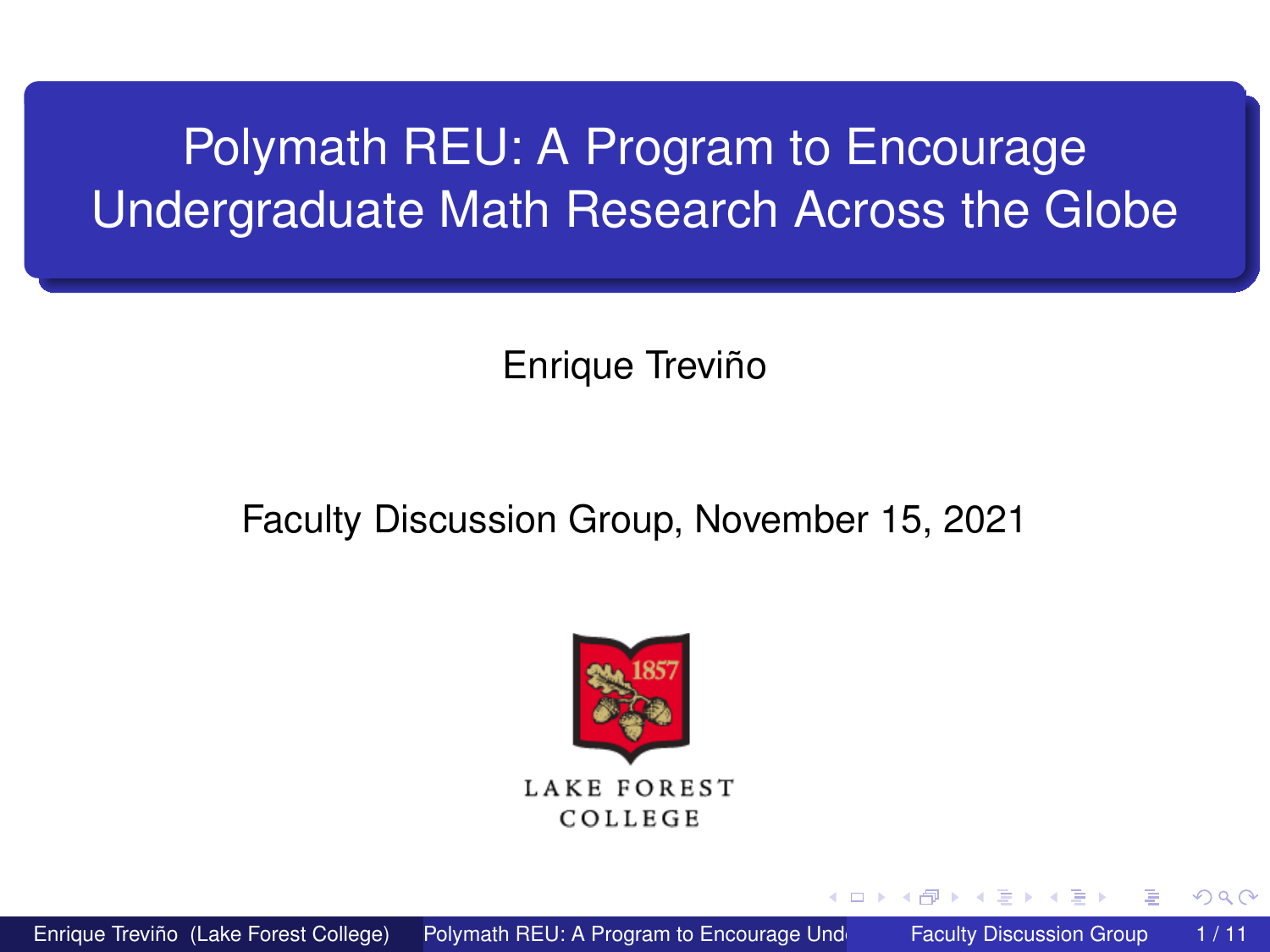- Started in 2009 by Timothy Gowers.
- **Idea: Use online collaboration to advance math problems that are** "modular".
- More than 15 Polymath projects have been done. Polymath8 (2013) is probably the most famous.

4 D.K.

Brand B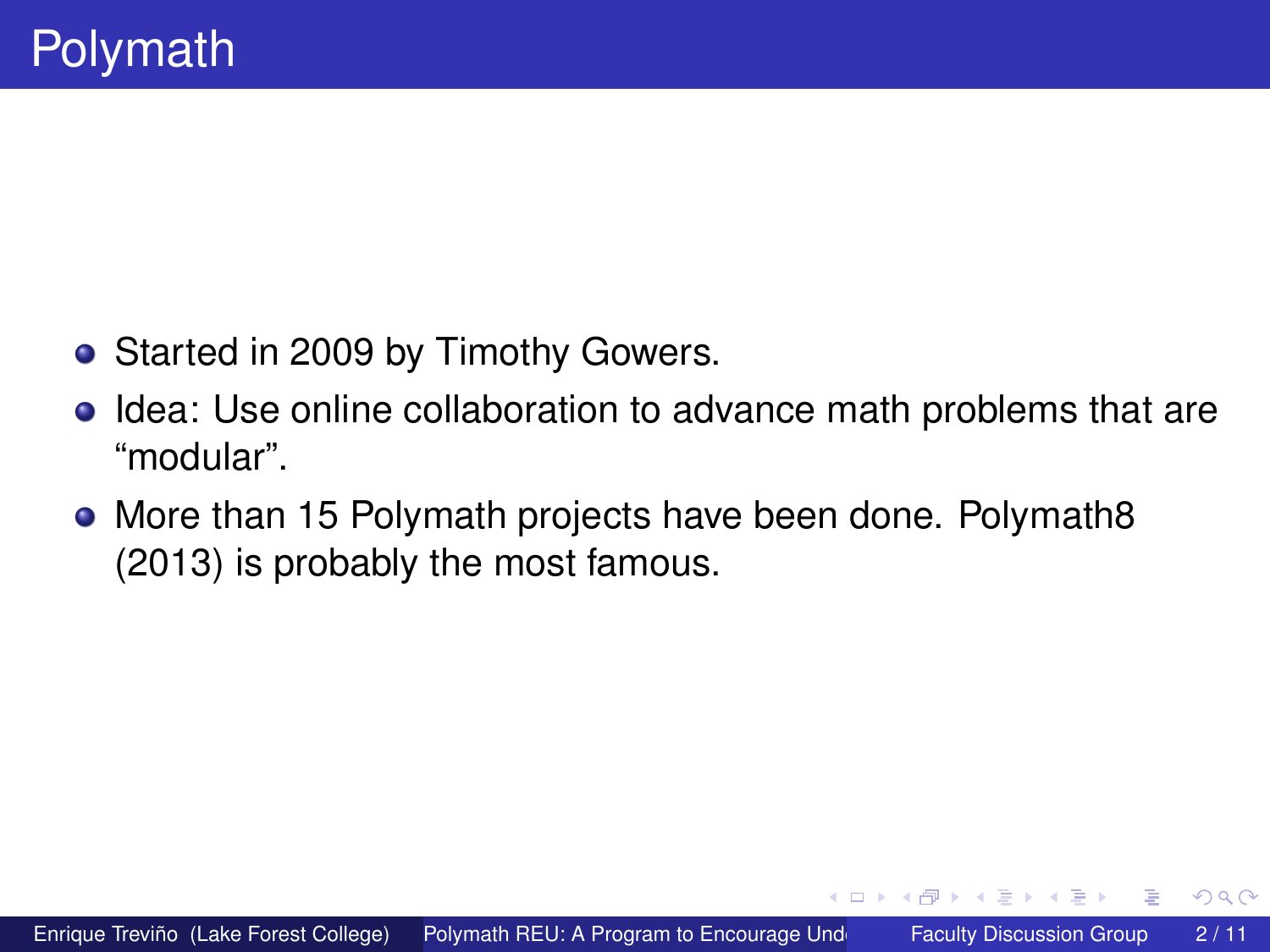- Y. Zhang proved there are infinitely many primes *p* such that the next prime *q* satisfies *q* − *p* ≤ 70000000.
- Polymath8 attached the problem and brought down the number to *q* − *p* < 4680 after a few months of work.
- Maynard-Tao had an alternative proof that showed *q* − *p* ≤ 600.
- Polymath8b brought down this number to *q* − *p* ≤ 246 (current record).

医单位 医单

4 D > 4 O +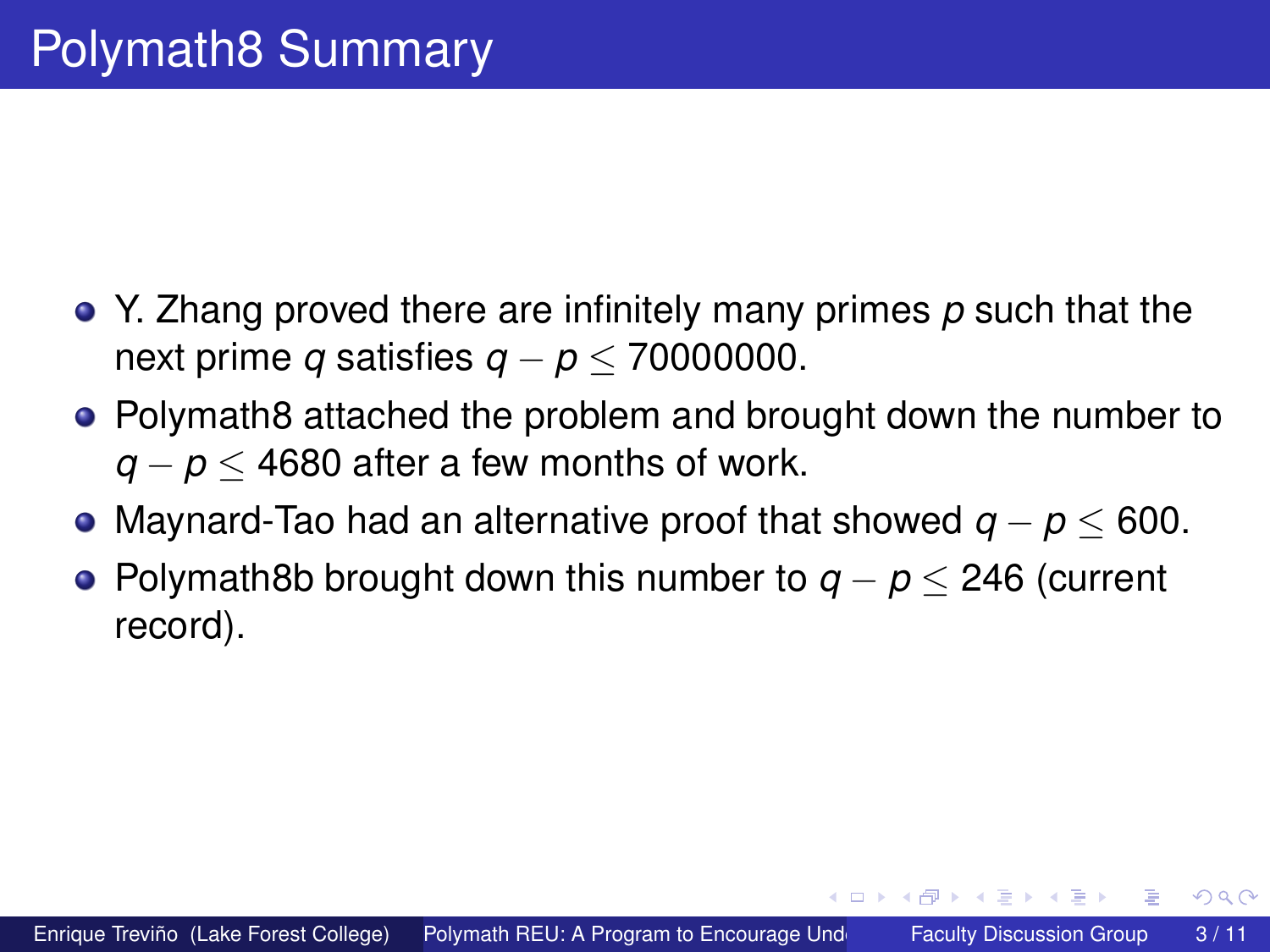| <b>Date</b>       | $\varpi$ or $(\varpi,\delta)$ | $k_{0}$                                          | H                                                                                                     |
|-------------------|-------------------------------|--------------------------------------------------|-------------------------------------------------------------------------------------------------------|
| Aug<br>10<br>2005 |                               | 6 [EH]                                           | 16 [EH] ([Goldston-Pintz-<br>Yildirim 图)                                                              |
| May<br>14<br>2013 | 1/1,168 (Zhang &)             | 3,500,000 (Zhang &)                              | 70,000,000 (Zhang &)                                                                                  |
| May<br>21         |                               |                                                  | 63,374,611 (Lewko @)                                                                                  |
| May<br>28         |                               |                                                  | 59,874,594 (Trudgian &)                                                                               |
| May<br>30         |                               |                                                  | 59,470,640 (Morrison &)<br>58,885,998? (Tao re)<br>59,093,364 (Morrison &)<br>57,554,086 (Morrison &) |
| May<br>31         |                               | 2,947,442 (Morrison 图)<br>2,618,607 (Morrison &) | 48,112,378 (Morrison 图)<br>42,543,038 (Morrison 图)<br>42,342,946 (Morrison &)                         |
| Jun 1             |                               |                                                  | 42,342,924 (Tao ra)                                                                                   |
| Jun 2             |                               | 866,605 (Morrison &)                             | 13,008,612 (Morrison 图)                                                                               |
| Jun 3             | 1/1,040? (v08ltu 图)           | 341,640 (Morrison &)                             | 4,982,086 (Morrison 图)<br>4,802,222 (Morrison &)                                                      |

Enrique Treviño (Lake Forest College) Polymath REU: A Program to Encourage Und Faculty Discussion Group 4 / 11

←ロト ←部 ト ←語 ト ←語

重

 $\rightarrow$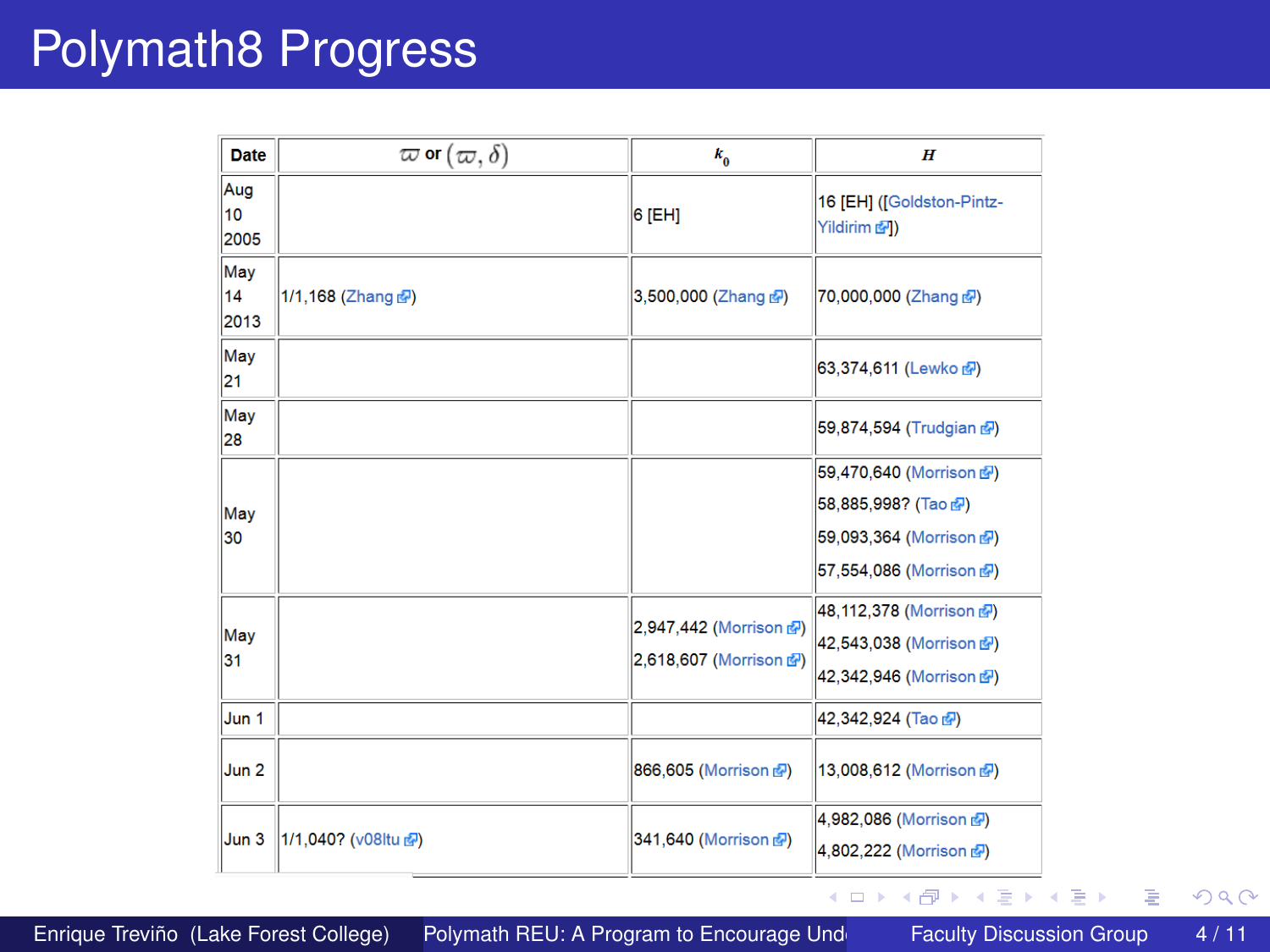| Jun 3<br>Jun 4 | 1/1,040? (v08ltu 图)<br>1/224?? (v08ltu 图)<br>1/240?? (v08ltu 图) | 341,640 (Morrison &)                                         | 4,982,086 (Morrison &)<br>4,802,222 (Morrison &)<br>4,801,744 (Sutherland &)<br>4,788,240 (Sutherland &)                                                                                                                                                                                    |
|----------------|-----------------------------------------------------------------|--------------------------------------------------------------|---------------------------------------------------------------------------------------------------------------------------------------------------------------------------------------------------------------------------------------------------------------------------------------------|
| Jun 5          |                                                                 | 34.429?<br>(Paldi 图/v08ltu 图)<br>34.4297<br>(Tao dVv08Itu dP | 4,725,021 (Elsholtz 图)<br>4,717,560 (Sutherland &)<br>397,110? (Sutherland &)<br>4,656,298 (Sutherland &)<br>389,922 (Sutherland &)<br>388,310 (Sutherland &)<br>388,284 (Castryck 图)<br>388,248 (Sutherland &)<br>388,188 图 (Sutherland 图)<br>387,982 (Castryck &)<br>387,974 (Castryck 图) |
| Jun 6          | (1/488, 3/9272) (Pintz 图)<br>1/552 (Pintz 图, Tao 图)             | 60,000* (Pintz &)<br>52,295* (Peake &)<br>44,423 (Tao re)    | 387,960 (Angelveit 图)<br>387,910 图 (Sutherland 图)<br>387,904 (Angeltveit &)<br>387,814 @ (Sutherland @)<br>387,766 @ (Sutherland @)<br>387,754 @ (Sutherland @)<br>387,620 @ (Sutherland @)                                                                                                 |

Enrique Treviño (Lake Forest College) Polymath REU: A Program to Encourage Und Faculty Discussion Group 5 / 11

メロトメ 御 トメ 君 トメ 君 トッ 君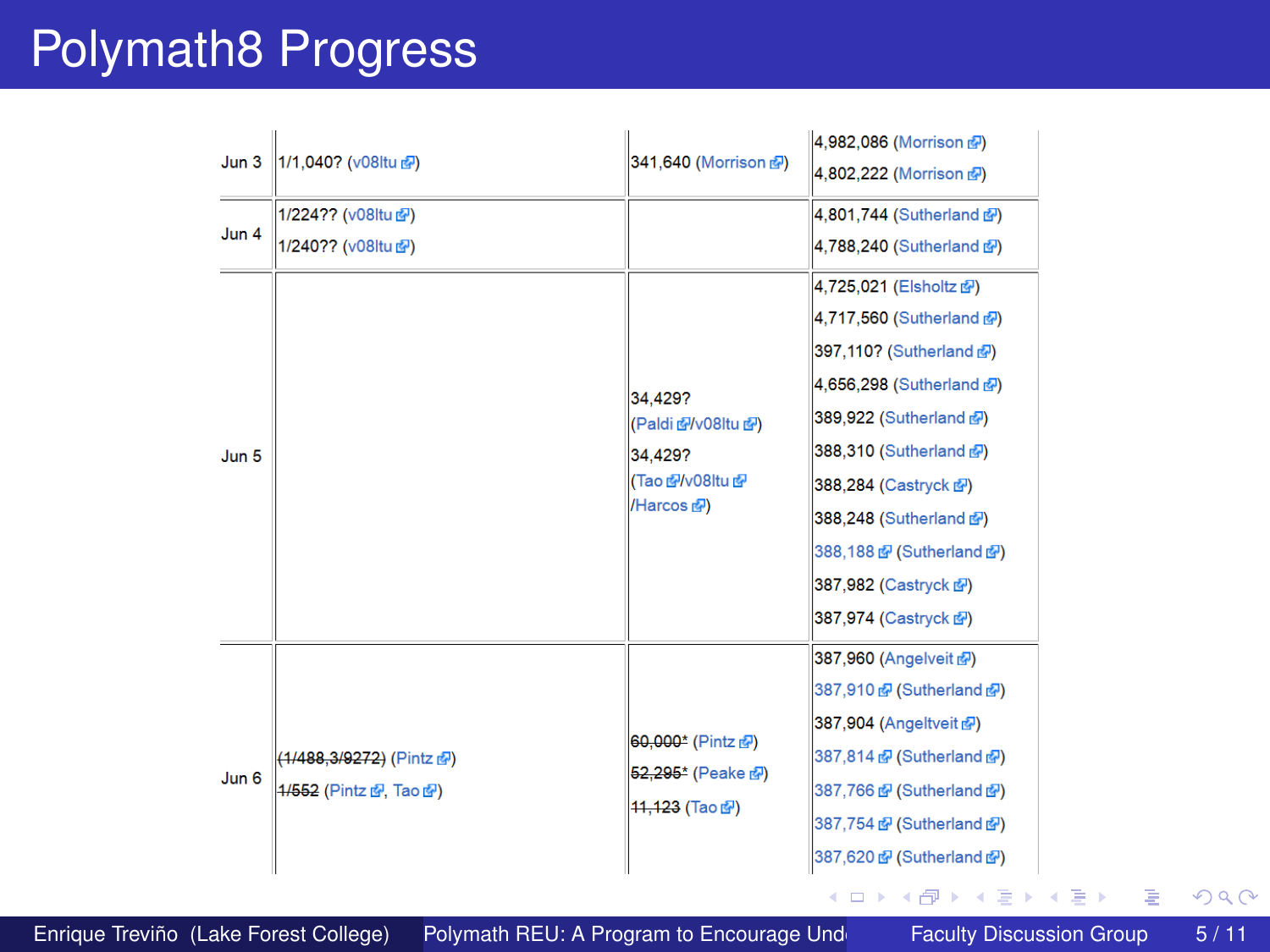|                                                | vvijvavis (veenumentis s                       |  |  |
|------------------------------------------------|------------------------------------------------|--|--|
|                                                | 768,534 <sup>±</sup> (Pintz @)                 |  |  |
|                                                | 113,520 图? (Angeltveit 图)                      |  |  |
|                                                | 109.314                                        |  |  |
|                                                | (Angeltveit/Sutherland 图)                      |  |  |
|                                                | 707,328 <sup>*</sup> 图 (Sutherland 图)          |  |  |
|                                                | 408,990 图 (Sutherland 图)                       |  |  |
|                                                | 113,462 <sup>*</sup> 图 (Sutherland 图)          |  |  |
|                                                | 442,302* 图 (Sutherland 图)                      |  |  |
|                                                | 112,272* @ (Sutherland @)                      |  |  |
|                                                | 416,386 <sup>*</sup> (Sun d <sup>2</sup> )     |  |  |
|                                                | 108,978 @ (Sutherland 图)                       |  |  |
|                                                | 108,634 @ (Sutherland @)                       |  |  |
|                                                | 108,632 (Castryck 图)                           |  |  |
|                                                | 108,600 @ (Sutherland @)                       |  |  |
|                                                | 108,570 (Castryck 图)<br>$ 44,048($ Tao r $ $   |  |  |
| (1/538, 1/660) (v08ltu r.                      | 108,556 图 (Sutherland 图)<br>40,721 (v08ltu &)  |  |  |
| (1/538, 31/20444) (v08ltu &)                   | 408,550 图 (xfxie 图)<br>40,719 (v08ltu &)       |  |  |
| Jun 7<br>(1/942, 19/27004) (v08ltu &)          | 275,424 @ (Sutherland @)<br>25,111 (v08ltu &)  |  |  |
| $828\varpi + 172\delta < 1$ (v08ltu @/Green @) | 108,540 图 (Sutherland 图)                       |  |  |
|                                                | 26,024? (vo8ltu 图)<br>275,418 图 (Sutherland 图) |  |  |
|                                                | 275,404 @ (Sutherland @)                       |  |  |
|                                                | 275,292 (Castryck-                             |  |  |
|                                                | Sutherland &<br>∍<br><b>OD 3 (PD 3 3 3 )</b>   |  |  |

Enrique Treviño (Lake Forest College) Polymath REU: A Program to Encourage Und<br>
Faculty Discussion Group 6 / 11

重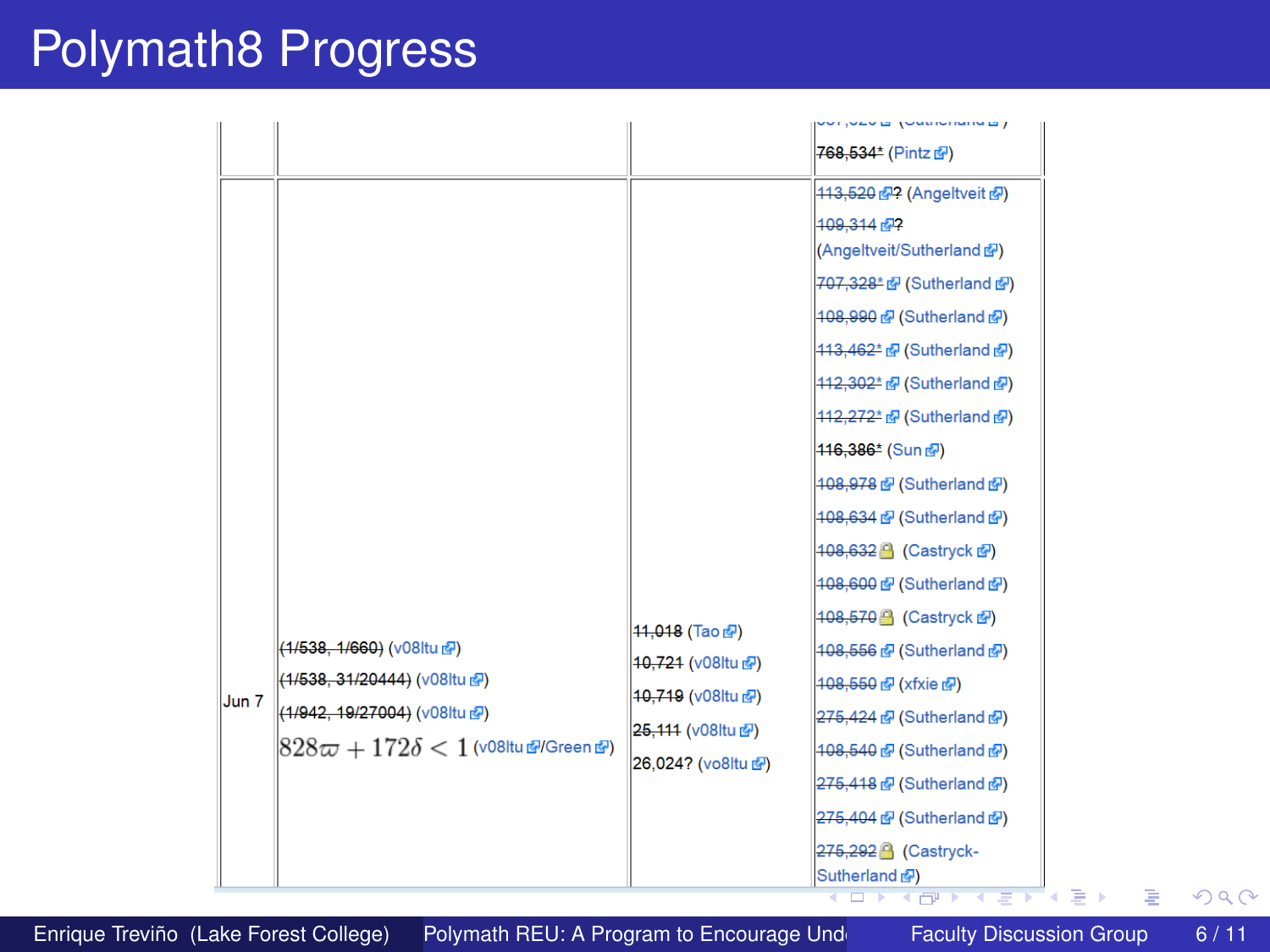| Jun<br>24 | $(134 + \frac{2}{3})\varpi + 28\delta \leq 1$ ? (v08ltu @)<br>$140\varpi + 32\delta < 1$ ? (Tao @)<br>1/88?? (Tae d <sup>2</sup> )<br>4/74?? (Tae d <sup>2</sup> ) | 1.268? (v08ltu &)                               | 10,206? 图 (Engelsma 图)                           |
|-----------|--------------------------------------------------------------------------------------------------------------------------------------------------------------------|-------------------------------------------------|--------------------------------------------------|
| Jun       | $116\varpi + 30\delta < 1$ ? (Fouvry-Kowalski-<br>Michel-Nelson &Tao &)                                                                                            | 1,346? (Hannes 图)                               | 10,876 图? (Engelsma 图)                           |
| 25        |                                                                                                                                                                    | 502?? (Trevine 图)                               | 3,612 6 ?? (Engelsma 6)                          |
|           |                                                                                                                                                                    | 1,007? (Hannes 图)                               | 7,860 @? (Engelsma @)                            |
| Jun<br>26 | $116\varpi + 25.5\delta < 1$ ? (Nielsen &)<br>$(112 + \frac{4}{7})\varpi + (27 + \frac{6}{7})\delta < 12$<br>(Tao re)                                              | 962? (Hannes <sup>(2)</sup>                     | 7,470 图? (Engelsma 图)                            |
| Jun<br>27 | $108\varpi + 30\delta < 1$ ? (Tao &)                                                                                                                               | 902? (Hannes 图)                                 | 6,966 图? (Engelsma 图)                            |
| Jul 1     | $(93 + \frac{1}{3})\varpi + (26 + \frac{2}{3})\delta < 1$ ?<br>(Tao re)                                                                                            | 873? (Hannes &)<br>872? (xfxie r <sup>2</sup> ) | 6,712? 图 (Sutherland 图)<br>6,696? 图 (Engelsma 图) |
| Jul 5     | $(93 + \frac{1}{3})\varpi + (26 + \frac{2}{3})\delta < 1$<br>(Tao ra)                                                                                              | 720 (xfxie 图/Harcos 图) 5,414 图 (Engelsma 图)     |                                                  |
|           | Jul 10 7/600? (Tao &)                                                                                                                                              |                                                 |                                                  |
|           | Jul 19 $(85 + \frac{5}{7})\overline{\omega} + (25 + \frac{5}{7})\delta < 1$ ?                                                                                      |                                                 |                                                  |

 $299$ 

重

 $\rightarrow$ 

←ロト ←部 ト ←語 ト ←語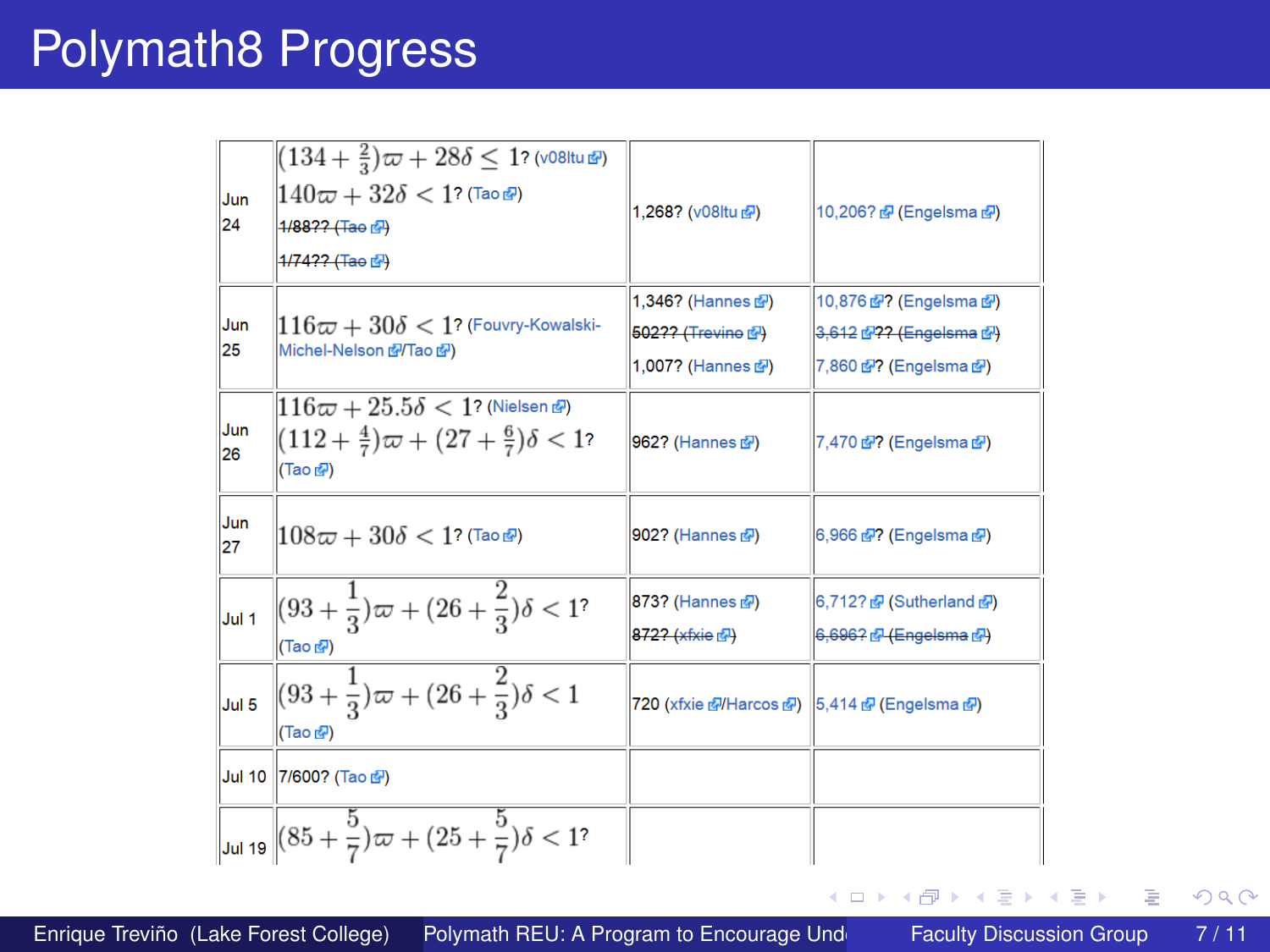- **REU stands for Research Experience for Undergraduates.**
- The National Science Foundation (NSF) sponsors many REU programs across the country.
- Since founding is from the NSF, international students don't have many REU options.
- Due to COVID, many REUs were canceled in 2020.

4 D.K.

Brand B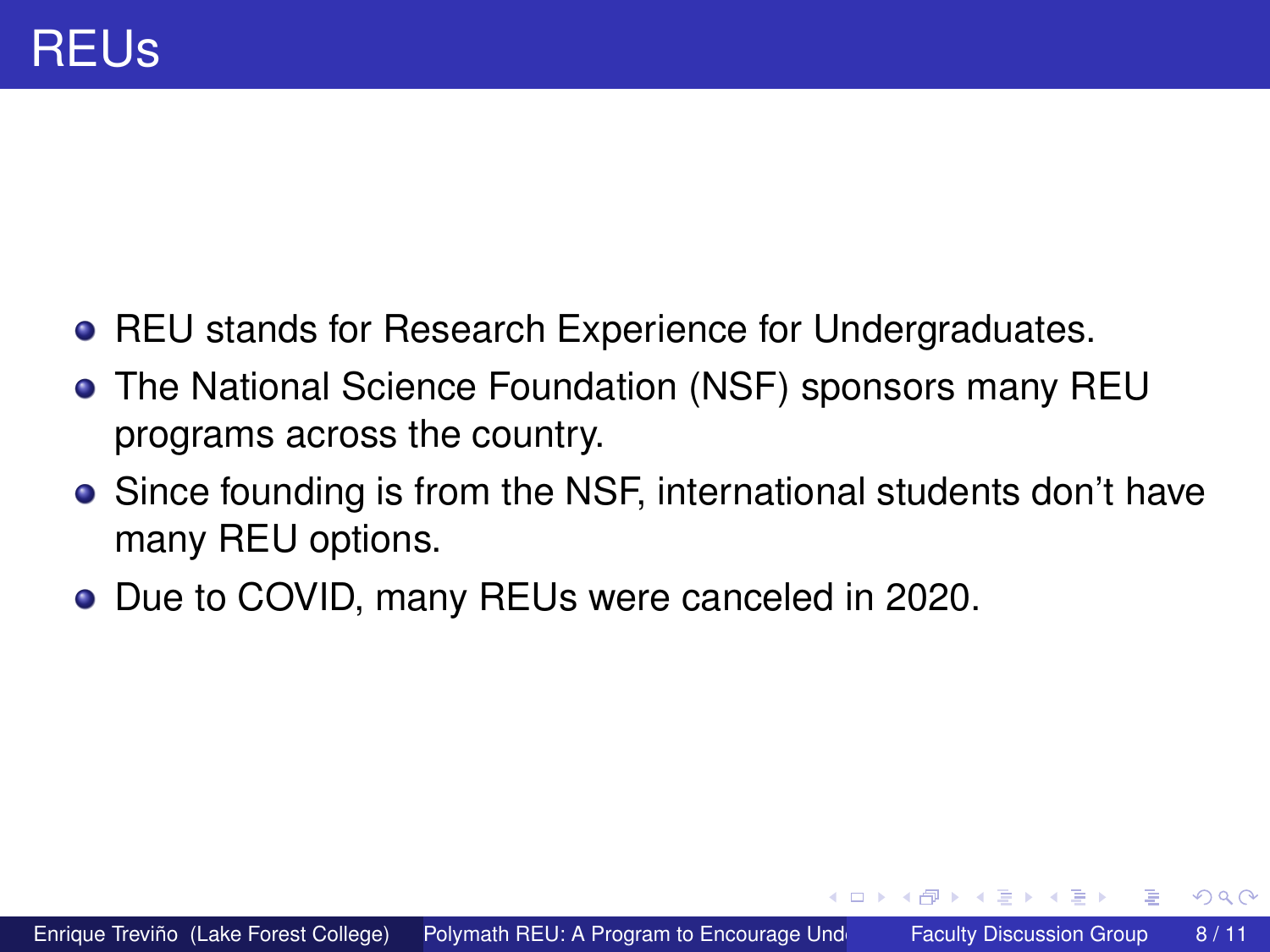- A group of mathematicians from across the country created Polymath REU in 2020: Kira Adaricheva, Ben Brubaker, Pat Devlin, Steven J. Miller, Vic Reiner, Alexandra Seceleanu, Adam Sheffer, Yunus Zeytuncu
- The idea is to have professors mentor students from across the globe. To be accepted into the program, students needed to show they had taken one upper level class and have one letter recommendation. Most students accepted (in 2020 it was 300 out of 350).
- Each professor gets between 15 and 25 students to mentor on a research project. Students can contribute as much as they can, or as little as they want, but the opportunity is presented to them.

4 ロ ト ィ *同* ト

化重新分离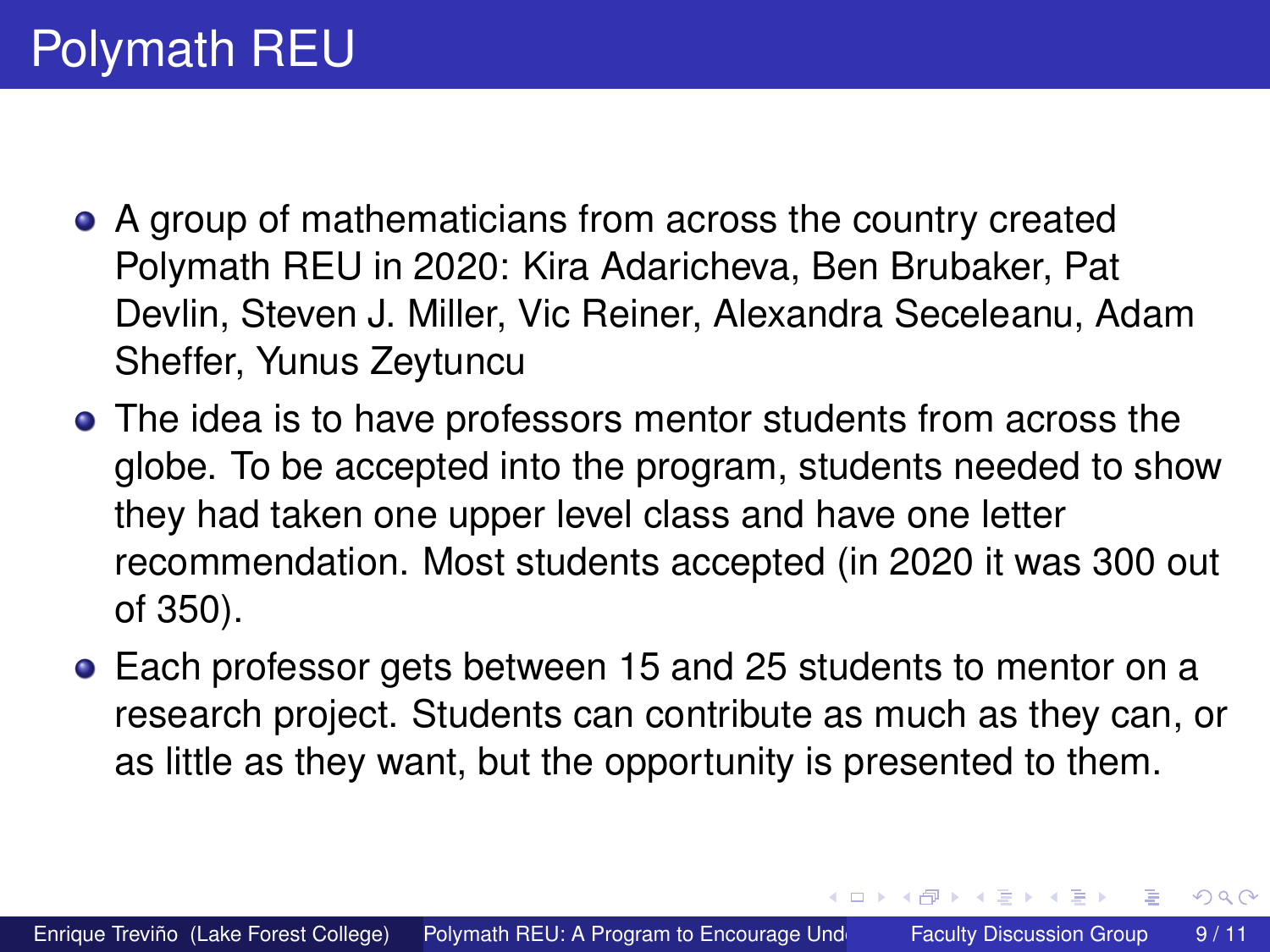# My experience in 2021

- **I** was one of the research mentors in 2021.
- **I** recruited a student of mine, Maximilano Sánchez Garza, to be my research assistant.
- 8 week program.
- I led a probability research project with the following students:
	- Martín Prado Guerra (Colombia)
	- Lisa Lin (Rice)
	- Eli Sun
	- Qizhao Rong (Cuny)
	- Sammi Matoush (Washington University in St. Louis)
	- Rachael Ren (Washington)
	- Nasser Malibari (UNSW Sydney, Australia)
	- Chandramauli Chakraborty (IIT, India)
	- Isaiah Milbank (Minnesota)
	- Qizhou Fang (UC Irvine)
	- Julian Burden (Gettysburg)

4 ロ ト ィ *同* ト

 $A \equiv 0.4 \equiv$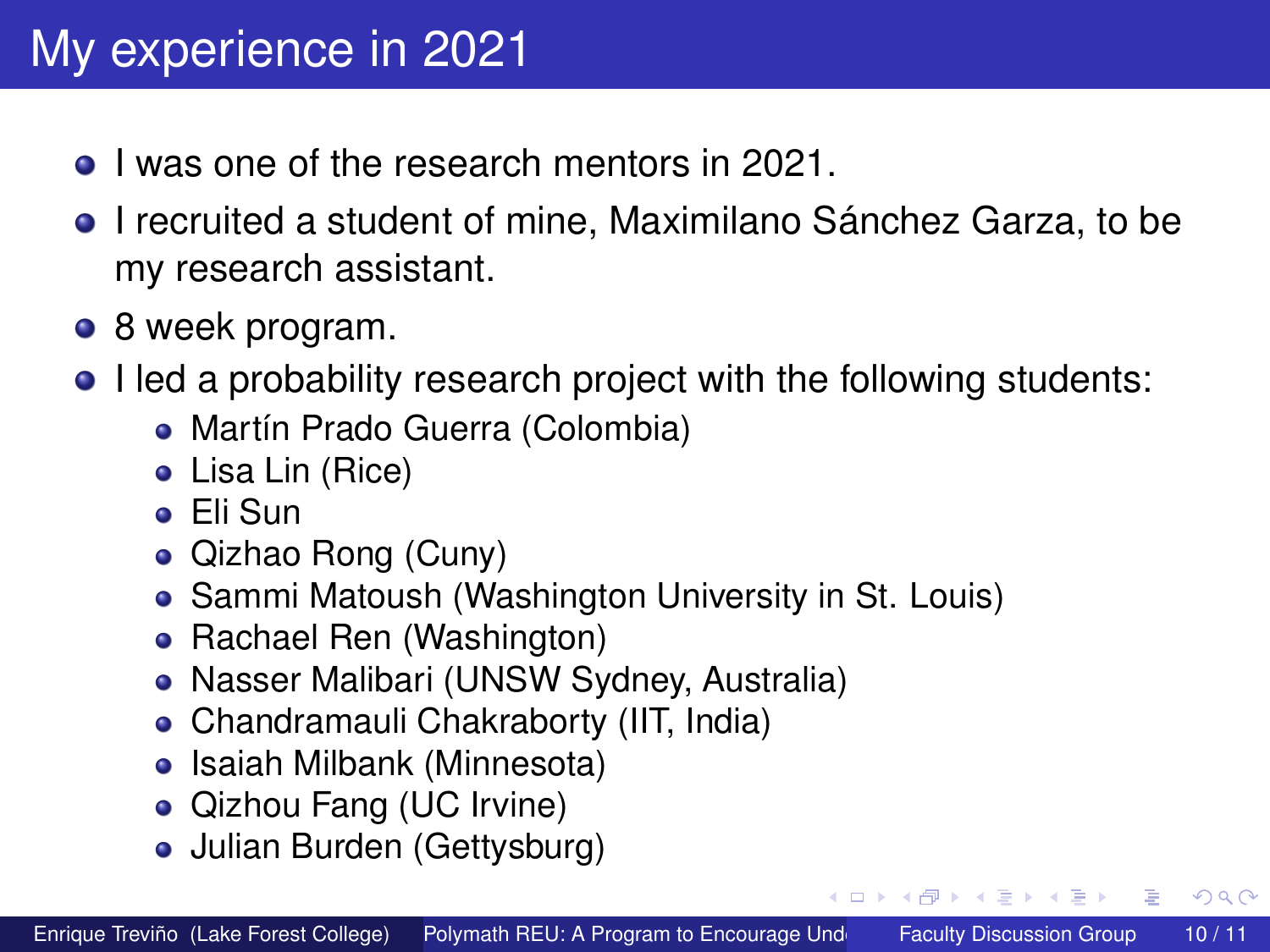## <span id="page-10-0"></span>Our project

- Suppose you have an urn with *R* red balls and *W* white balls.
- In probability there are two classic scenarios to sample *n* balls from the urn.
	- When you take out a ball, you record what you got and you return the ball in the urn. (Called "sampling with replacement")
	- When you take out a ball, you record what you got and you keep it. (Called "sampling without replacement")
- We studied what happens when you choose to not replace the white balls, but replace the red balls. This was studied in a recent paper and we were able to answer their open questions.
- We also studied a generalization, where you keep a white ball with probability *w* and keep a red ball with probability *r*. For this version, we found a recursive formula to find expected value quickly and we proved some bounds.

イロト イ押 トイラト イラト

Þ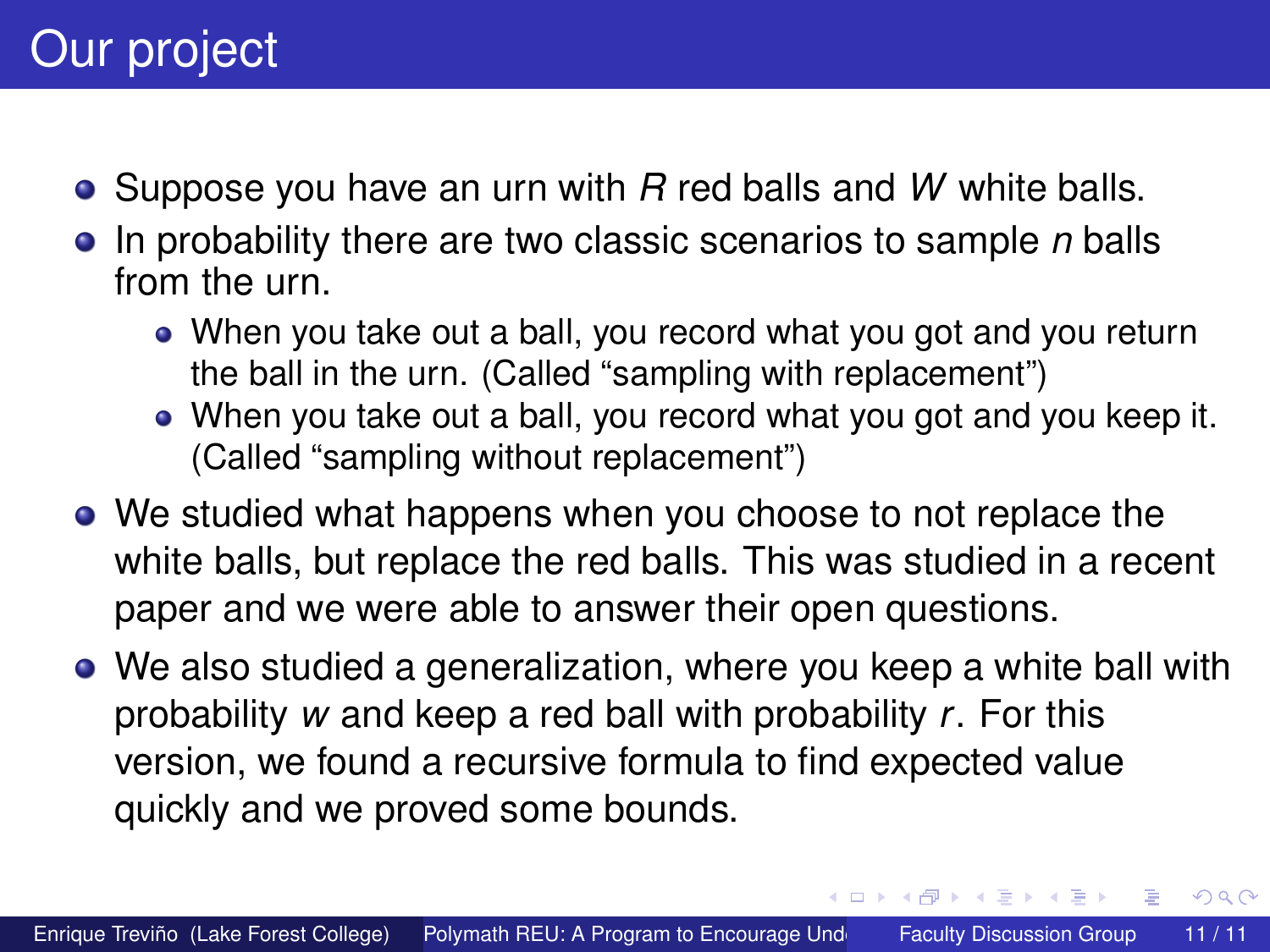- Started in 1959 with 7 countries: Romania, Hungary, Czechoslovakia, Bulgaria, Poland, USSR, East Germany.
- USA first competes in 1974.
- Mexico technically first competes in 1981, but really starts in 1987.
- 107 countries competed in 2021. The largest IMO had 112 countries in 2019.
- The exam consists of two days of exams. Each day has 3 problems and students have 4.5 hours to solve them.

4 D.K.

**ALCOHOL:**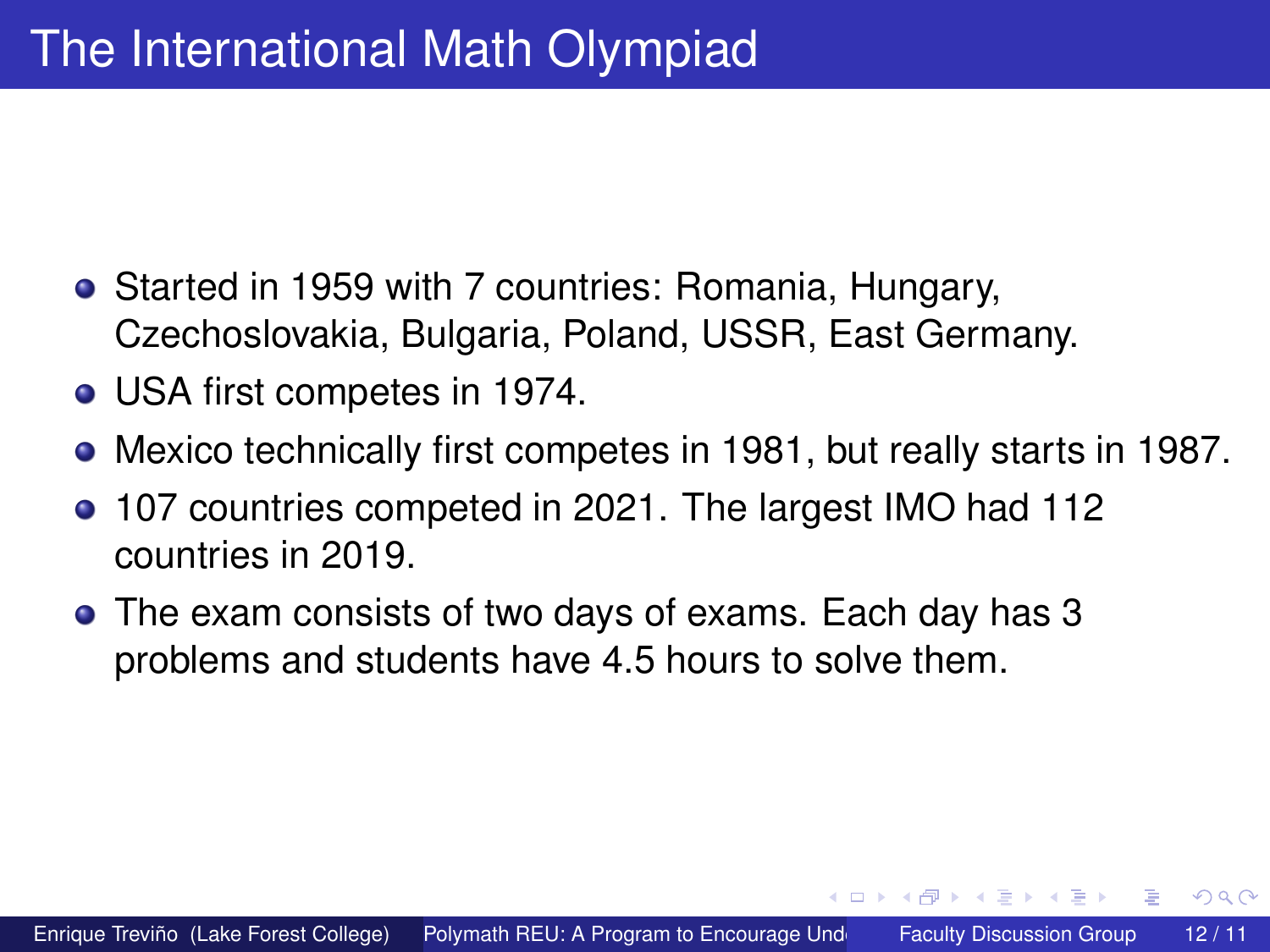- Competed in the Mexican Math Olympiad in 2000 and 2001.
- Was a coach for the Chihuahua team most years between 2003 and 2015.
- Started coaching the Mexican team in 2016. I am currently one of the coaches.
- Have been team leader or deputy leader for Mexico at several international competitions.
- **I** was the editor in chief of the Asian Pacific Math Olympiad in 2018-2019.
- **•** I am currently a co-editor in chief-elect of the United States Math Olympiad. My role goes from 2022 to 2025.

4 ロ ト ィ *同* ト

化重新分离